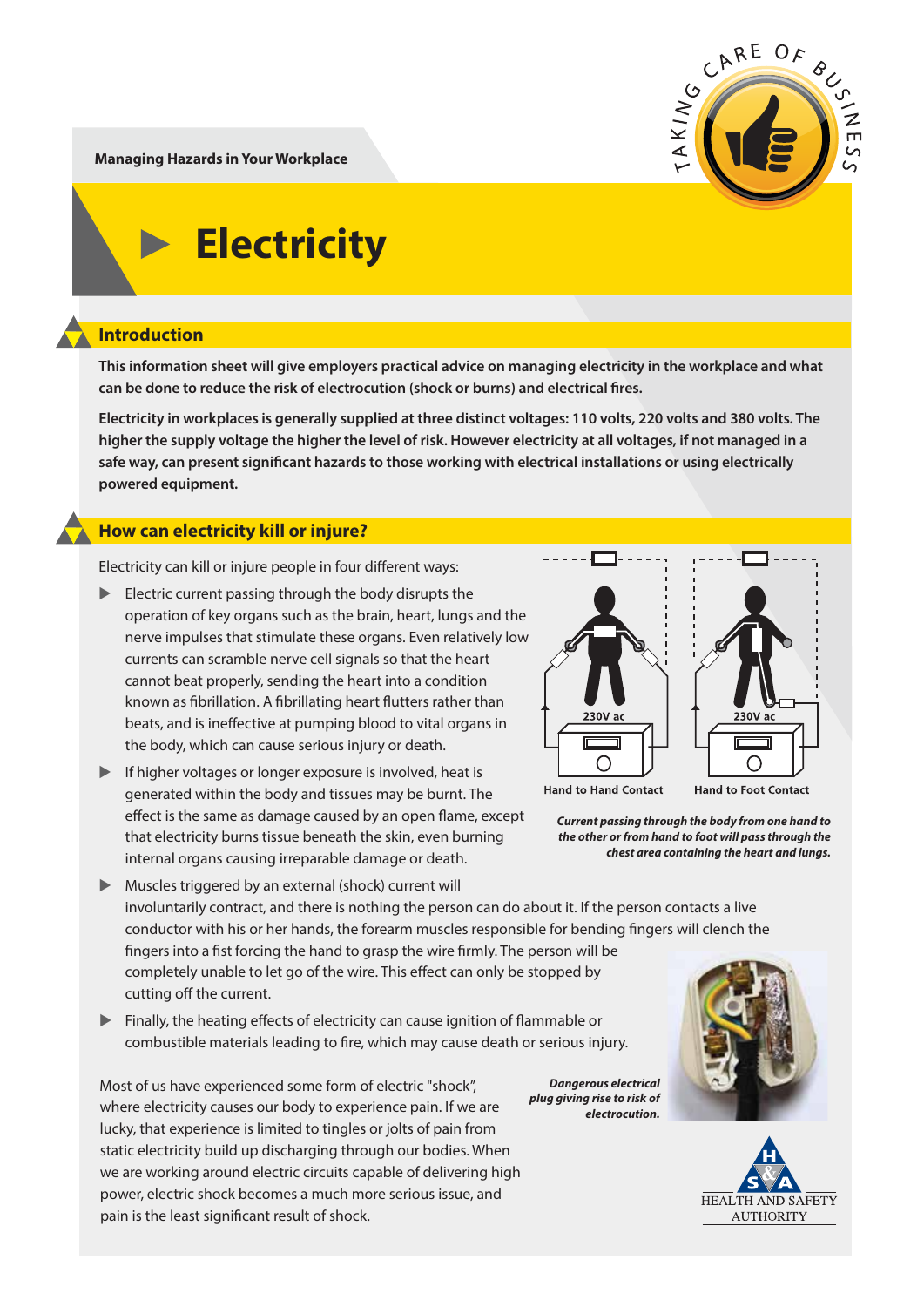

# **How do electrical installations start fires?**

Any electric current passing through an item can generate heat. Usually this temperature increase is intended and is used for electric heating, lighting, welding and drying. However if electrical connections are loose, electrical outlets are overloaded or damaged, or if there is a short circuit, heat can be generated to the point where ignition occurs and a fire may start.

Another risk in the case of electrical fires is that they can be particularly tricky to put out; using water to put out the fire can cause electrocution. Many fire extinguishers are not suitable for use on electrical fires. Until the power has been shut off, only extinguishers containing non-conducting extinguishing agents should be used.

Extinguishers which are suitable for use on electrical fires are:

- **Exercise** Carbon Dioxide
- ▶ Dry Powder
- ▶ Halon Replacement (Be careful not to select a halon extinguisher which is banned because of its toxic effect on the environment)

Select these extinguishers for buildings or rooms that mainly house electrical apparatus or plant.

#### **How can I prevent danger from electricity?**

Putting in place a system for checking electrical appliances, leads and sockets on a regular basis and reporting any defects, e.g. scorch marks or frayed leads, will help in identifying any potential problems. Replace or repair any damaged or worn item immediately. Depending on the equipment or installation involved, repairs or extensions should be done by a competent electrician who should test and certify the works when they are complete. It is advisable to have the entire installation periodically checked and certified by a competent electrician and a record of this test should be maintained by the employer in control of the installation.



*Installations like these can lead to inadvertent contact and electrocution.*

*electrical equipment.*

A means of cutting off power to electrical installations, e.g. fuses or trip switches, must be provided and employees should be made aware of their location.

### **What are residual current devices (RCDs)?**

An RCD protects against serious electric shock if there is an electrical fault in your workplace.

An RCD must be fitted in the distribution / fuse board.

Circuits requiring RCD protection include:

- ▶ Socket outlets
- ▲ Immersion heaters and electrical shower circuits

RCDs detect 'leaking' electricity from a circuit (e.g. a damaged cable) and respond by disconnecting the electricity supply from that circuit.